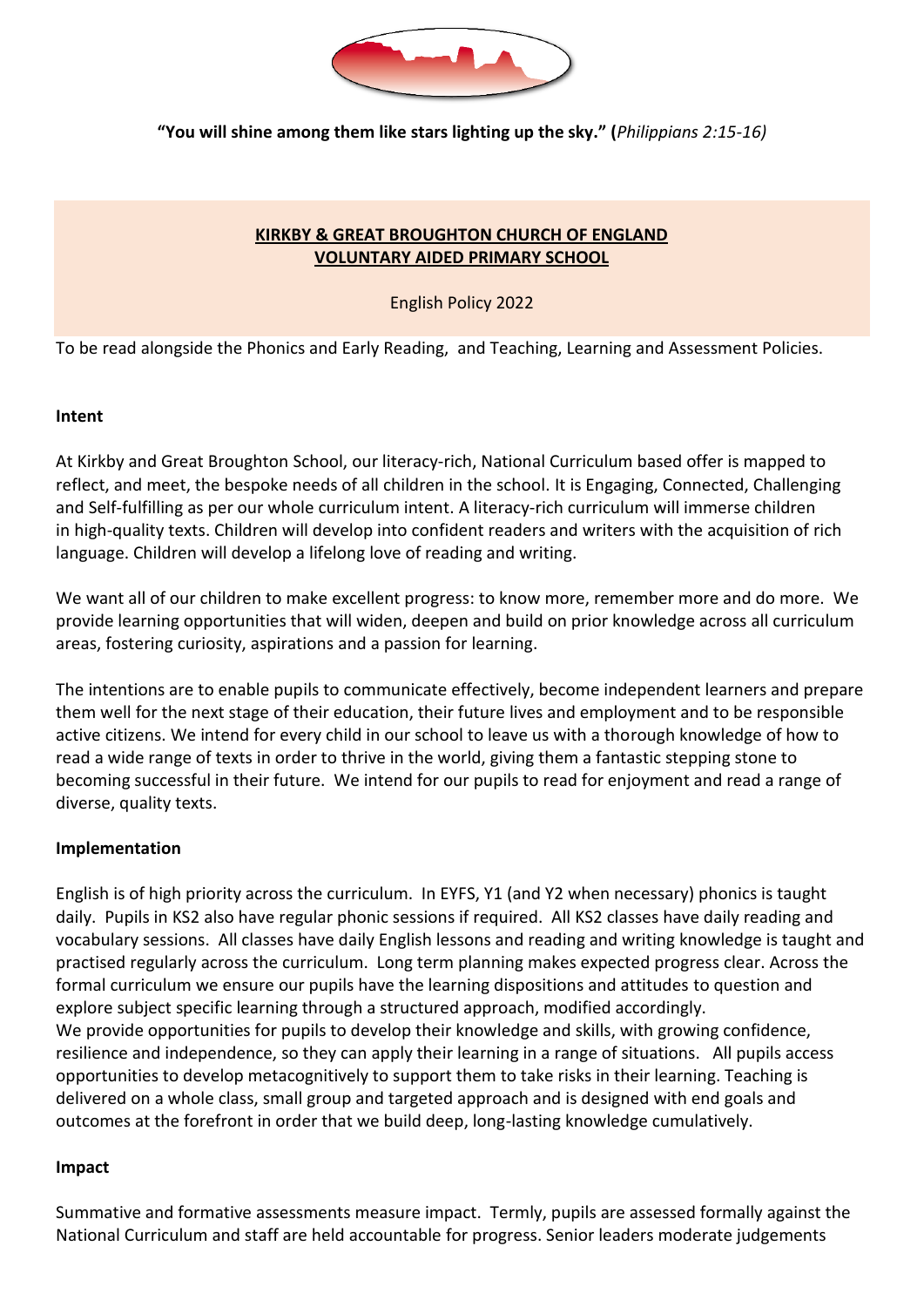termly and regularly examine books for evidence of progress. English is a key part of our pupil review meetings.

# **Teaching and Learning**

At Kirkby and Great Broughton School, we believe that everything starts with high quality teaching. In all lessons there are core expectations that form the basis of our view of effective practice.

| Effective teaching requires |                                                                                                          |
|-----------------------------|----------------------------------------------------------------------------------------------------------|
| Challenge                   | All children have high expectations of what they can achieve                                             |
| <b>Explanation</b>          | Children acquire knowledge and skills and understanding                                                  |
| <b>Modelling</b>            | Children know clearly how they can apply their knowledge and skills                                      |
| Practice                    | Children have opportunities to practice, apply and develop their<br>abilities                            |
| Questioning                 | Children are made to think hard with depth, breadth and accuracy                                         |
| Feedback                    | Children think about the ways that they can further develop their<br>skills, knowledge and understanding |

Each of the core expectations are outlined further in the teaching and learning policy.

### Classroom Environments

- The English Learning wall shows relevant, up to date learning and is used as a support for the children's learning in both reading and writing. The learning wall should display learning focus for the half term/unit of work, tier 2 and subject specific vocabulary, writing aids/prompts and examples of work/shared work from lessons.
- An attractive, inviting and used reading areas supports learning and helps to develop a love of books.
- Successful writing, from all ability levels, should be displayed.

## Teaching of Reading

-

- We teach phonics using the Little Wandle Programme. Any child who has not made sufficient progress since the last assessment takes part in a small group or 1-1 phonics programme to ensure they 'catch up'. See phonics policy for further information.
- All classes are read to every day whenever possible to develop a love of reading and to model excellence in reading aloud.
- We teach reading and writing through an approach called 'Reading into Writing' and some teachers use 'No Nonsense Literacy' to support the development of the 'Reading into Writing' approach.
- The reading element of 'Reading into Writing' follows this structure:

1.The whole class read the same text.

2. The text is 'unpicked' to inform purpose, structure, grammar and vocabulary decisions for the children's own writing.

3.Children develop reading comprehension skills by answering questions about the text focusing on specific areas such as retrieval, explanation, inference.

- Comprehension and inference: From EYFS, children begin to explore the meaning of texts. This begins orally and moves to representing ideas in a variety of ways, e.g., visually and graphically. Comprehension skills are explicitly taught.
- In addition to whole class reading, most children also read individually to an adult. In EYFS and KS1 children should read in school regularly as appropriate to the child's individual needs. As part of the homework policy, children are encouraged to read daily at home and record this in their reading record.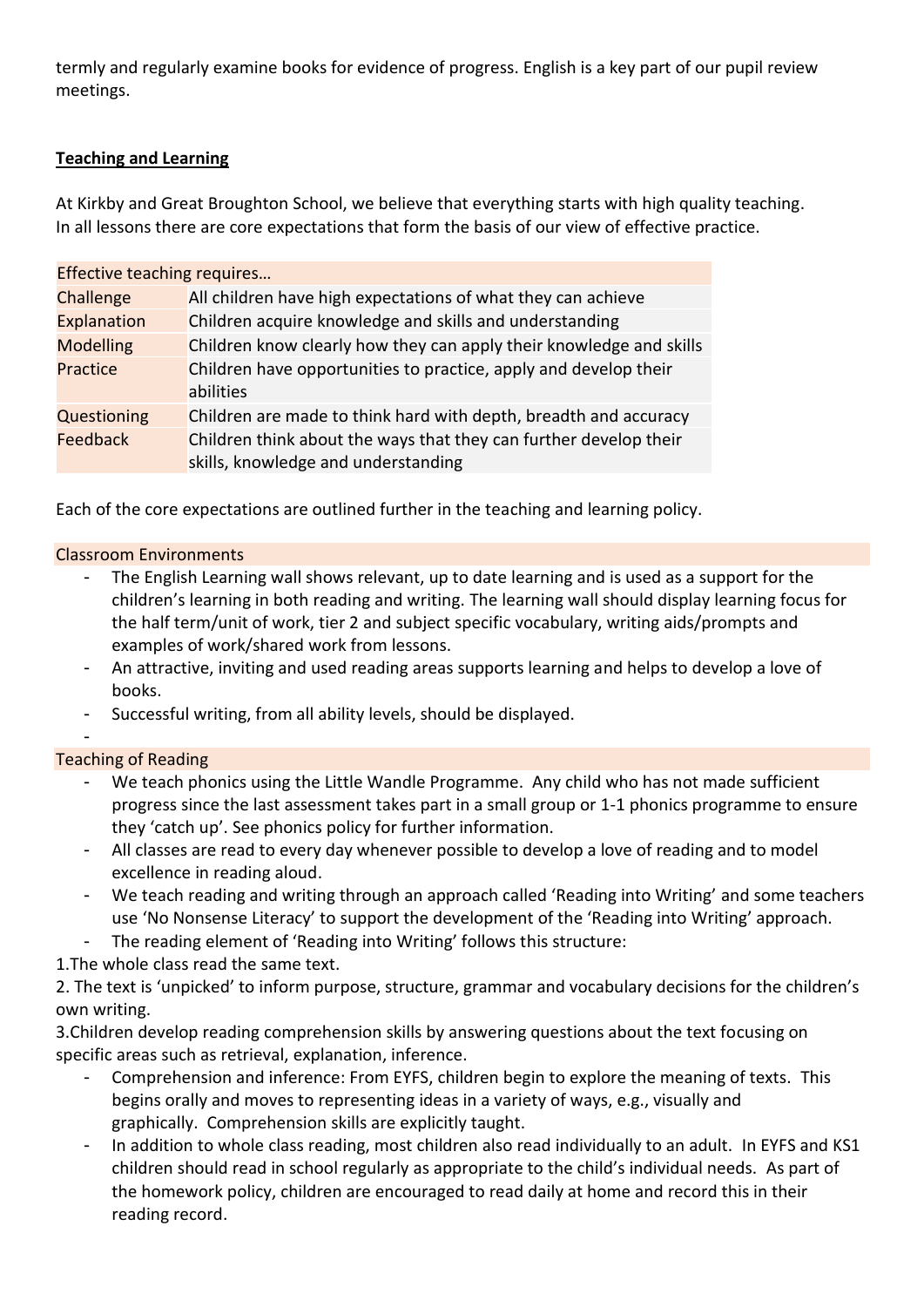- Children in KS2 are taught how to use dictionaries and thesaurus and it is expected by UKS2 that children use these effectively and independently.

## Teaching of Writing

We teach writing through the 'Reading into Writing' approach. The writing element of the approach is as follows:

1.Writing at KGB always begins with a high quality and motivational text. This ensures that children are using quality texts to provide them with models for their writing. The text is 'unpicked' to inform purpose, structure, grammar and vocabulary decisions for the children's own writing.

2.The audience and purpose of writing is identified and relevant 'tools' (success criteria) and key features are identified.

3. Teachers model writing using chosen 'tools', key features and skills identified to teach on planning.

4. Children have opportunities to practise specific skills (sentence types, punctuation).

5. Children have opportunities for shared writing as a class, in groups or in pairs. Children should have opportunities to work inmixed ability pairs/groupings and with different children within the class. 6. Children have opportunities to write independently for an extended period of time

- Grammar is taught in context of the book/text that the children are working on. However, there is sometimes a need to teach 'standalone' grammar lessons, but these are always in some context to ensure children understand the purpose of each grammar or punctuation feature.
- Spelling is taught with the support of the Spelling Shed. However, teachers use additional teaching and resources to ensure spelling is embedded and use investigations to challenge more confident spellers. Teachers always use opportunities to develop vocabulary looking at the etymology (word origin) or morphology (how the word is made up eg prefixes and suffixes) of the words that the children encounter.
- Common exception words identified in the National Curriculum are taught

## Teaching of Oracy and Vocabulary

- Good oracy skills are vital to all aspects of English, mathematics, the curriculum, and the wider world. We know that speaking and listening is at the heart of excellent teaching. Lessons at KGB use these skills to their full. Children are given the opportunity to talk and listen to partners and groups and use the skills with scaffolds to support them (eg sentence starters).
- Oracy is used as a tool for developing vocabulary and understanding of language.
- Tier Two vocabulary is identified through texts and topic work, taught explicitly, explored in context and revisited regularly.
- Current vocabulary and definitions are evident in classrooms and referred to regularly by staff and pupils.
- Opportunities both formal and informal settings are provided. These include drama activities, participation in class assemblies, church services and school productions, class and group discussion, performance poetry and presenting work to a class.

## **Handwriting**

- Handwriting and presentational skills are considered very important across the school.
- Handwriting in Reception and Year 1 is taught alongside the phonics programme, Little Wandle and is completed daily, when possible, at a time separate to the phonic session.
- Cursive handwriting is taught from year 2 upwards through The MSL Handwriting scheme. It is expected that children take part in 5-10 minutes of handwriting lessons each day when possible.
- Children from year 3 upwards may be given a pen to use and it is expected that children in year 5 and 6 always use a pen in writing.

**Planning**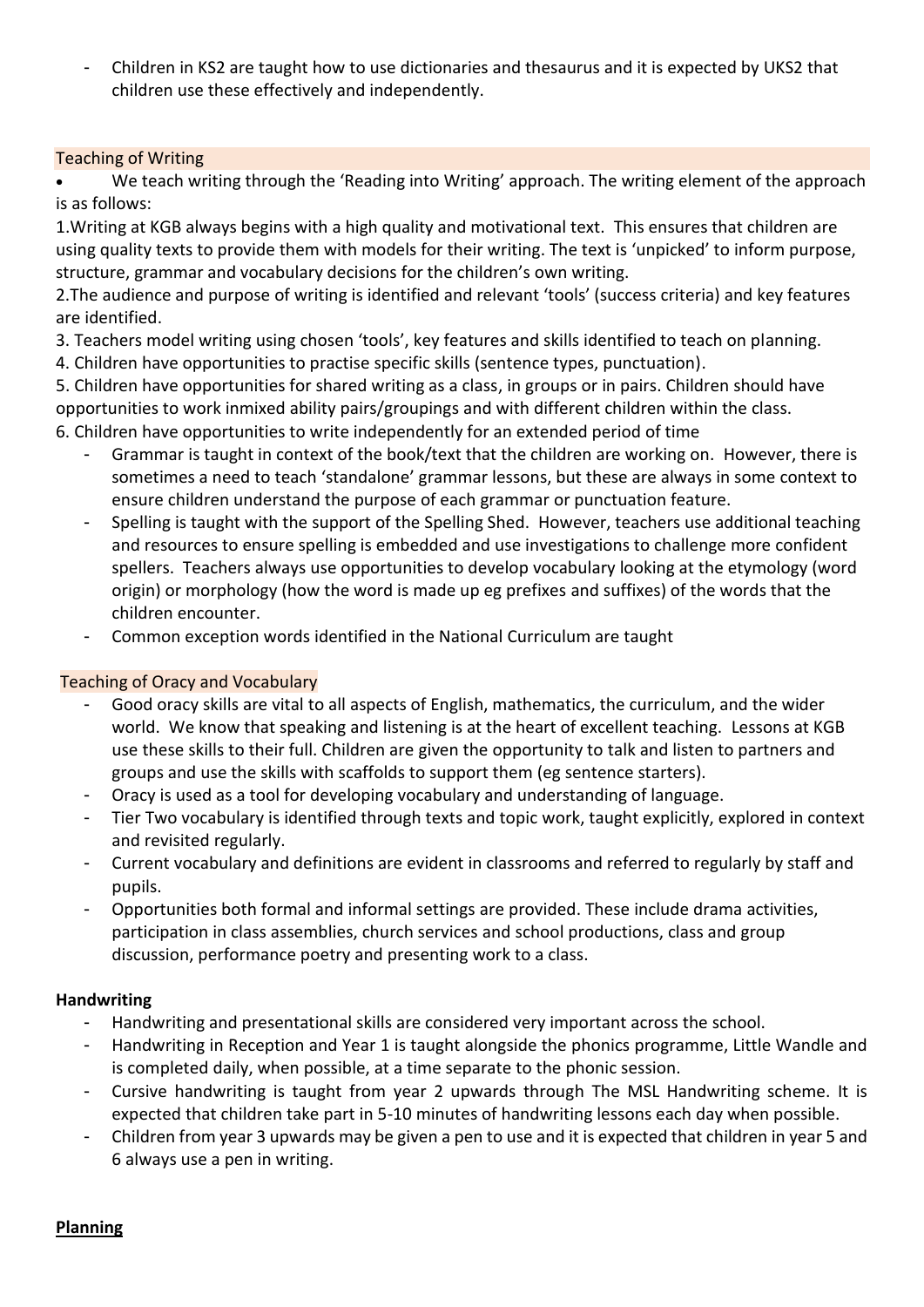The Headteacher and English lead teacher monitors effective planning and consistency of approach by teachers in accordance with the National Curriculum. It is expected that teachers complete one medium term plan, on the school's planning format. Plans should outline key objectives and outcomes for English each half term.

# **Cross-Curricular Links**

Teachers consider the opportunities for developing English skills across the curriculum. All teachers are aware of and capitalise on opportunities, which will arise every day, for children to develop their speaking and listening skills across the curriculum. Teachers planning will ensure that opportunities for drama occur in a variety of subject areas e.g., History, Geography within their topic plans.

# **SEND**

Pupils with difficulties in basic skills are given extra support, either daily or on a regular basis by teaching assistants and class teachers. Class teachers monitor these children and discuss any concerns to the SENCo to ensure that the individual needs of pupils with special needs are met and that appropriate targets are set and regularly reviewed. Outside agencies may be consulted where appropriate. Interventions are researched when needed, for specific children or when other interventions are not having the desired effect.

# **Children working at Greater Depth**

Teachers plan effectively to ensure individuals' needs are met and that appropriate targets are set and reviewed regularly. Teachers are mindful of the extra needs children working at greater depth and will differentiate questions and activities to allow for further progression and challenge.

## **Marking and Assessment**

- Marking is carried out regularly in accordance with the school's marking policy. It is expected that live marking and verbal feedback is used where possible long written comments are not necessary.
- Teachers carry out continuous assessment of children's writing by completing writing assessment sheets each half term. Writing assessment sheets are placed in each child's book and helps inform targets, future planning and interventions.
- Once a term, teachers in Y2,3,4 and 5 use Rising Stars assessments for reading. Results are inputted and gaps identified. This enables leaders to track progress against starting points as standardised scores are used. The analysis from the assessments helps to inform interventions (SHINE) required and inform planning for the next term. Results from the assessments also indicated if children are working towards, working at expected standard or working at greater depth. Year 1 use this assessment in the summer term.
- Once a term, teachers in Y6 use past SATs papers to assess children in reading. Y2 use past grammar papers. The results indicate if children are working towards, working at expected standard, or working at greater depth. Teachers use results from these assessments to plan any necessary interventions and inform planning for the next half term.
- SATS tests in Year 2, form *part* of the overall teacher assessment. The outcomes of SATS tests are recorded for the child's records and for her or his next class teacher.
- Parents of Year 2 children will be informed of the teacher assessments and parents of Year 6 children will be informed of the test results as well as the teacher assessment for writing.

## **Equal Opportunities**

This policy should read in conjunction with school's Equality Policy under the Equality Act 2010. Any child with English as a second language is integrated into all school activities and is given appropriate support e.g., extra time from support staff, whilst we value the language of home.